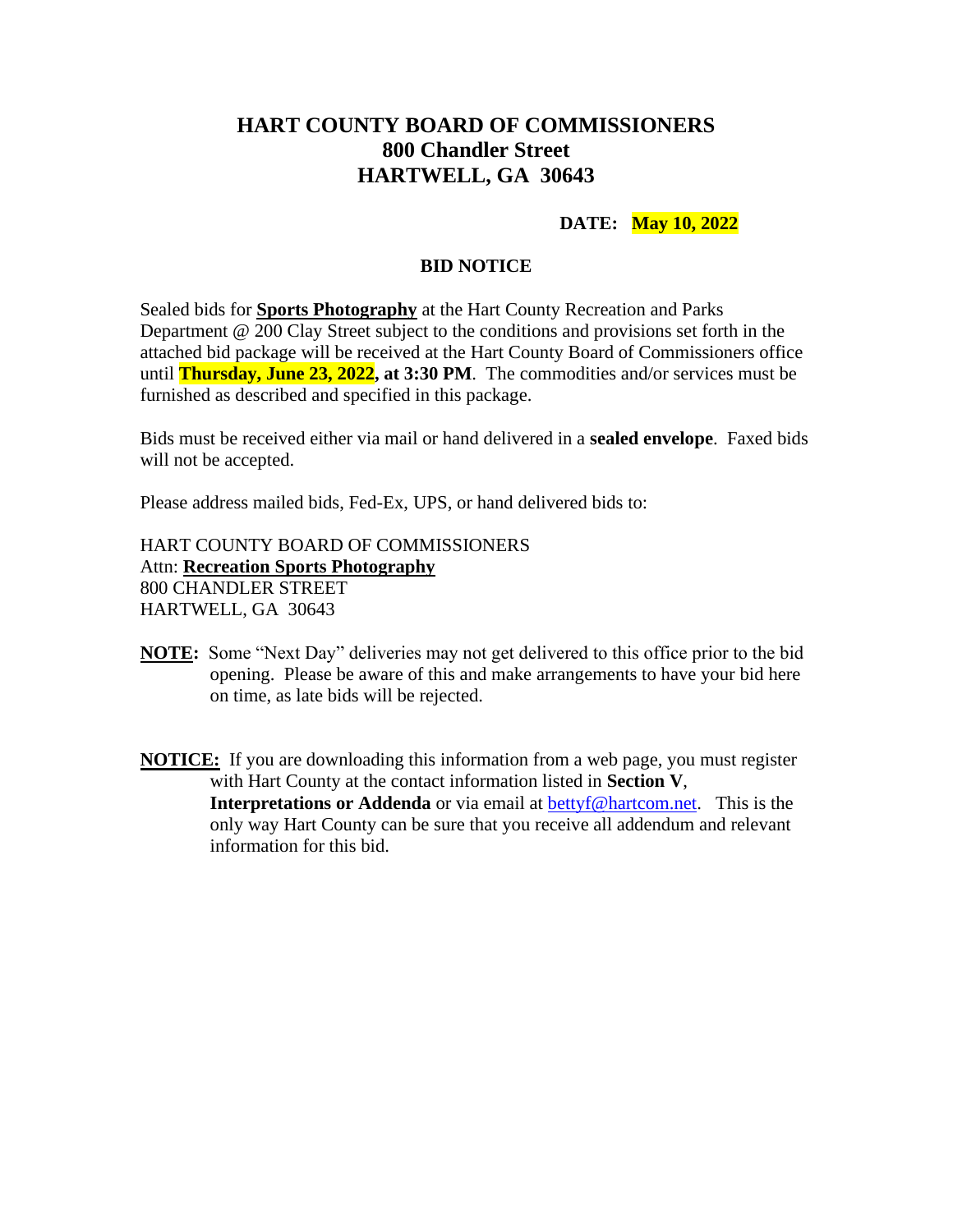### **HART COUNTY RECREATION AND PARKS DEPARTMENT BIDS FOR Sports Photography**



**DATE BIDS DUE: Thursday, June 23, 2022 3:30 p.m.**

## **BID FORM HART COUNTY BOARD OF COMMISSIONERS 800 CHANDLER ST., HARTWELL, GA 30643**

The (Company)\_\_\_\_\_\_\_\_\_\_\_\_\_\_\_\_\_\_\_\_\_\_\_\_\_\_\_\_\_\_\_\_\_\_\_\_\_\_\_\_\_\_\_\_\_\_\_\_\_\_\_\_\_\_\_\_\_\_\_

submits herewith Bid in response to bid request in this package, and in compliance with the description(s) and/or specification(s) attached hereto:

## **PRICE**:

(SEE ATTACHED BID FORM)

The following Addenda to the Bidding and Contract Documents are acknowledged:

Addendum No: \_\_\_\_\_\_\_\_\_\_\_\_\_\_\_\_ Dated: \_\_\_\_\_\_\_\_\_\_\_\_\_\_\_\_

Addendum No: \_\_\_\_\_\_\_\_\_\_\_\_\_\_\_\_ Dated: \_\_\_\_\_\_\_\_\_\_\_\_\_\_\_\_

| Jaicu. |  |  |  |
|--------|--|--|--|
|        |  |  |  |
|        |  |  |  |
|        |  |  |  |

OFFICIAL COMPANY ADDRESS\_\_\_\_\_\_\_\_\_\_\_\_\_\_\_\_\_\_\_\_\_\_\_\_\_\_\_\_\_\_\_\_\_\_\_\_\_\_\_\_\_\_\_\_\_\_\_\_\_\_\_\_\_\_\_\_\_\_\_\_\_\_

| CITY/STATE/ZIP   |  |  |
|------------------|--|--|
|                  |  |  |
| <b>SIGNATURE</b> |  |  |

| PRINT NAME |  |  |
|------------|--|--|

TITLE  $\qquad \qquad \qquad \qquad \qquad$ 

PHONE THAT IS A REPORT OF THE SET OF THE SET OF THE SET OF THE SET OF THE SET OF THE SET OF THE SET OF THE SET OF THE SET OF THE SET OF THE SET OF THE SET OF THE SET OF THE SET OF THE SET OF THE SET OF THE SET OF THE SET O

DATE \_\_\_\_\_\_\_\_\_\_\_\_\_\_\_\_\_\_\_\_\_\_\_\_\_\_\_\_\_\_\_\_\_

FAX#

EMAIL Corporate Seal (if applicable)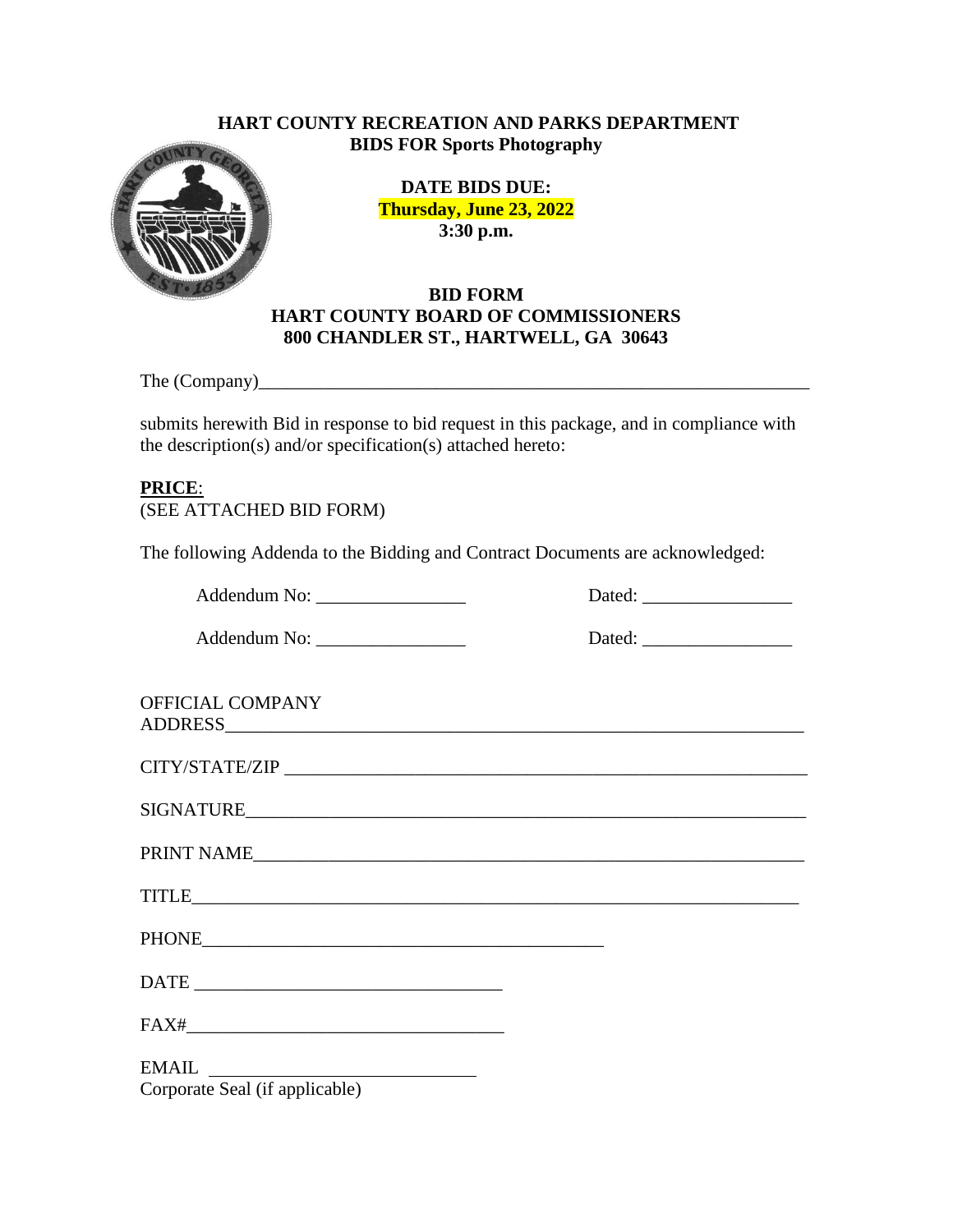## **Hart County Recreation and Parks Department Sports Photography BID FORM 2022 Season**

| Package A                   | Package B                      |
|-----------------------------|--------------------------------|
| $2 - 5x7$ Individual Print  | 1 - Composite Memory Mate      |
| 8 – wallets (individual)    | $1 - 5x7$ Individual Print     |
| $1 - 5x7$ Team              | 8 - wallets                    |
| Price: $\frac{\sqrt{2}}{2}$ | Price: $\frac{\sqrt{2}}{2}$    |
| Package C                   | Package D                      |
| $1 - 8x10$                  | 2 – Photo Buttons (individual) |
| $2 - 5x7$ (individual)      | $Price:$ \$                    |
| 8 wallets (individual)      |                                |
| Price: $\frac{1}{2}$        |                                |
| Additional Information:*    |                                |
|                             |                                |

- 1) \_\_\_\_\_\_\_ % donation to the Recreation Department (gross or net) \_\_\_\_\_\_\_
- 2) Donation received on the day pictures taken? \_\_\_\_\_yes or \_\_\_\_\_no
- 3) Sponsor plaques provided? \_\_\_\_\_yes or \_\_\_\_\_no

\_\_\_\_\_\_\_\_\_\_\_\_\_\_\_\_\_\_\_\_\_\_\_\_\_\_\_\_\_\_\_\_

\_\_\_\_\_\_\_\_\_\_\_\_\_\_\_\_\_\_\_\_\_\_\_\_\_\_\_\_\_\_\_\_

- 4) Appreciation plaques provided for coaches? ves or ho
- 5) Would prices remain the same for entire season (Aug. through Mar. Football/cheerleading and basketball)? ves or \_\_\_\_\_\_\_\_\_\_\_\_\_\_\_\_\_\_\_\_\_\_\_\_\_\_\_\_\_\_\_\_\_\_
- 6) Photos delivered to rec. dept. or to parents?

7) Turn around time for photo delivery?

8) There are approximately 100-150 football players and cheerleaders in the football program and 125 to 150 basketball players each year. Actual numbers are determined during registration.

\* Please provide any samples or attach additional information (i.e. additional packages or items offered) that your business may feel as relevant to this bid

The Hart County Board of Commissioners reserves the right to not move forward with this bid due to health concerns related to the current Covid-19 situation.

# *THANK YOU FOR YOUR CONSIDERATION OF THE HART COUNTY RECREATION AND PARKS DEPARTMENT*

Company Name: \_\_\_\_\_\_\_\_\_\_\_\_\_\_\_\_\_\_\_\_\_\_\_\_\_\_\_\_\_\_\_\_\_\_\_\_\_\_\_\_\_\_\_\_\_\_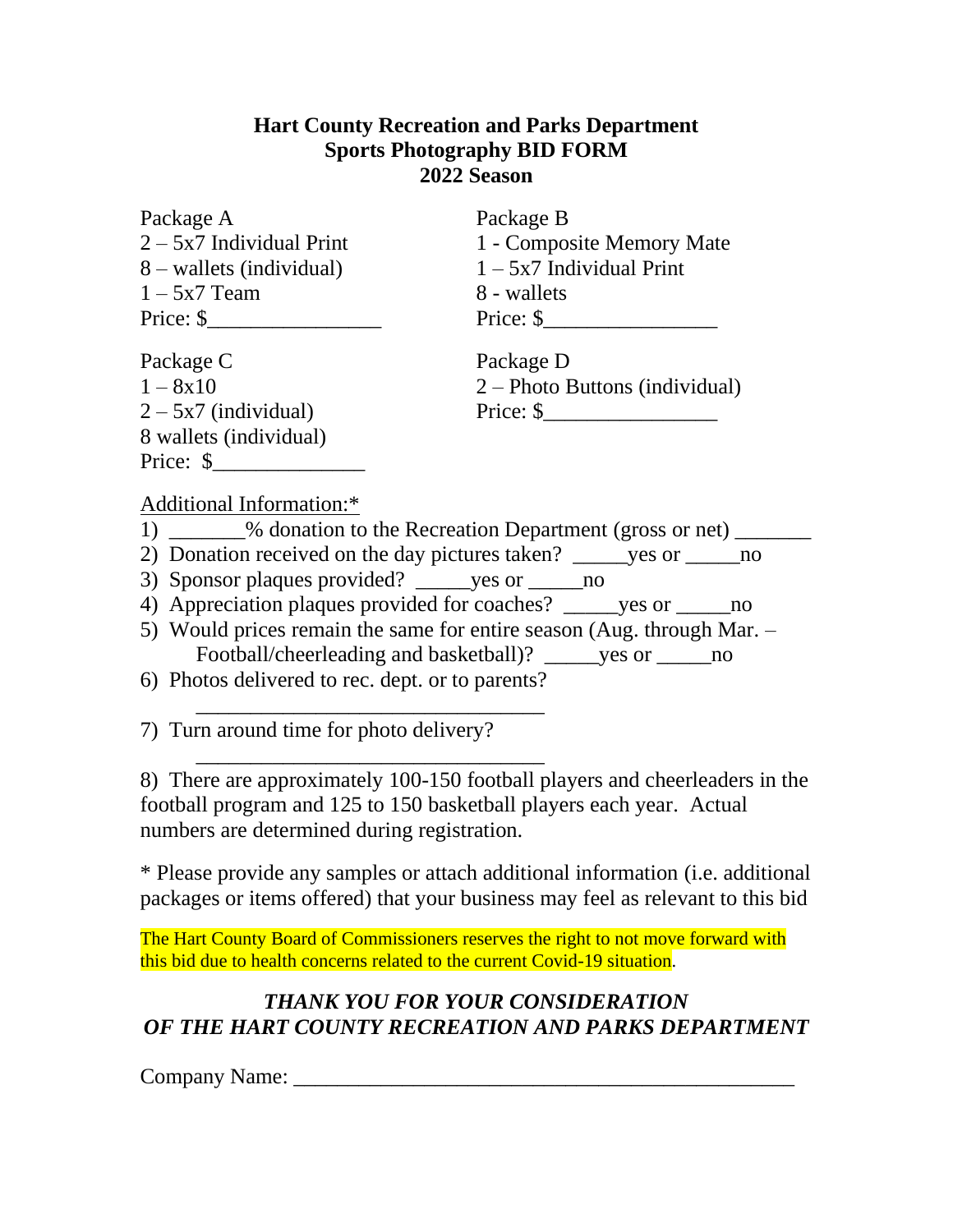#### **BID SUPPLEMENTAL FORM HART COUNTY BOARD OF COMMISSIONERS**

DATE:

NOTICE: *Hart County Purchasing Policy prohibits awards to a (1) county employee, (2) employee of a constitutional officer, (3) a Board of Commissioner Member, (4) Constitutional Officer or to a company/business where a county employee/Constitutional Officer holds any interest. These prohibitions also apply to immediate family members of those listed above.* By signing below you are confirming that these prohibitions do not apply to your company/bid.

References: Name Title Organization Phone Number email address

1.

2.

3.

\_\_\_\_\_\_\_\_\_\_\_\_\_\_\_\_\_\_\_\_\_\_\_\_\_\_\_\_\_\_\_\_\_\_\_\_\_\_\_\_\_\_\_\_\_\_\_\_\_(Bidder) takes the following

exceptions to the specification and bid documents: (Please include all changes or equivalent offerings to this bid below or on an additional sheet of paper) **(Important: See Section II)**

SIGNATURE: \_\_\_\_\_\_\_\_\_\_\_\_\_\_\_\_\_\_\_\_\_\_\_\_\_\_\_\_\_\_\_\_\_\_\_\_\_\_\_\_\_\_\_\_\_\_\_\_\_\_\_\_\_\_\_\_

Date: **\_\_\_\_\_\_\_\_\_\_\_\_\_\_\_\_\_\_\_\_\_\_\_\_\_\_\_\_\_\_\_\_\_\_\_\_\_\_\_**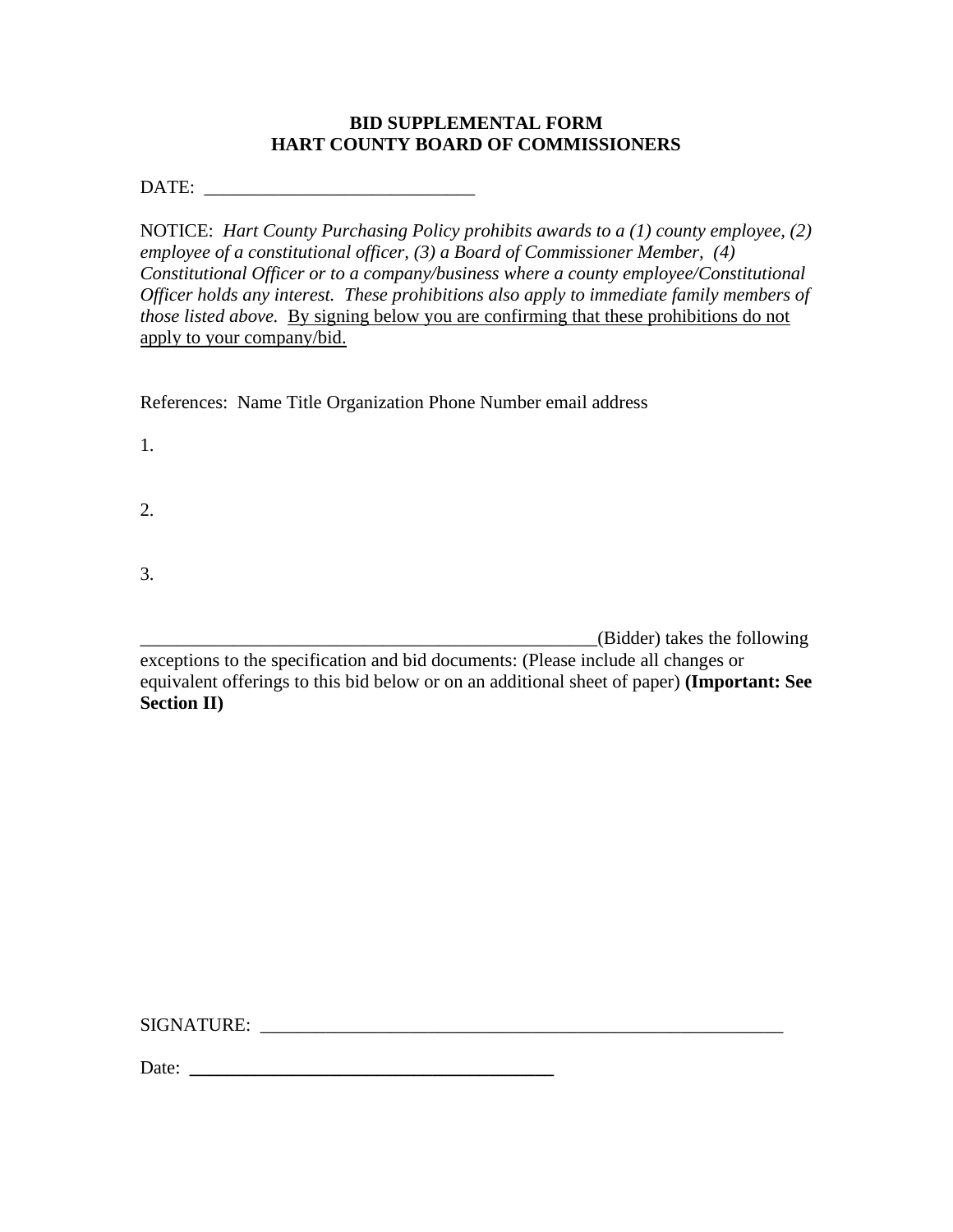### **I. GENERAL INFORMATION FOR BIDDERS**

Hart County Reserves the right to reject any and all bids, further negotiate with one or more bidders, and waive any technicalities or informalities if it is deemed in the best interest of the County. Hart County assumes no responsibility in the costs incurred by the bidder in preparing a response.

It is the bidder's responsibility to verify all quantities and specifications are met to perform the work as specified herein, before submitting their bid. Price submitted shall include all labor and materials for completion of the work. In the event of a conflict between these specifications and any referenced specifications, the higher quality specification shall supersede. Qualities listed are approximate and may be varied at the discretion of the Owner.

All measurements given on the list of work to be done are approximate. It is the contractor's responsibility to verify all quantities and measurements necessary to perform the work as specified herein, before submitting their bid.

Bidders must bid the entire project. The County may choose to award any combination of the items or all of the items. The prices submitted will include all costs including screen-printing, overhead, profit, taxes (if applicable), etc… so that each item can be independently awarded depending on the amount of funds available.

Bids submitted and prices submitted shall be valid for 90 days after submittal of bids. After this 90 day period, the bidder has the right to withdraw his pricing or be awarded the work at the bid price should the County choose to award this work. If only one bid is received, the County may choose to not open the bid and solicit additional bids prior to opening all bids in a public meeting.

The Contractor shall be responsible for all damage or injury to property of any character resulting from any act, omission, negligence, or misconduct in the prosecution of the work. When any direct or indirect damage or injury is done to private or public property by or on account of any act, omission, negligence or misconduct in the execution of the work, the Contractor shall either restore at his own expense such property to a condition similar or equal to that existing before such damage or injury occurred; or shall make good such damage or injury in a manner acceptable to the owner of the damaged property and to the County.

If unit prices are required to be submitted with bid, these unit prices will be applied to any changes that occur in the project as directed by the owner through a formal change order. The unit prices submitted will include all expenses including engineering, profit, overhead or any other expenses occurring with the charged unit. Changes/unit prices will apply to both additions and deletions of work.